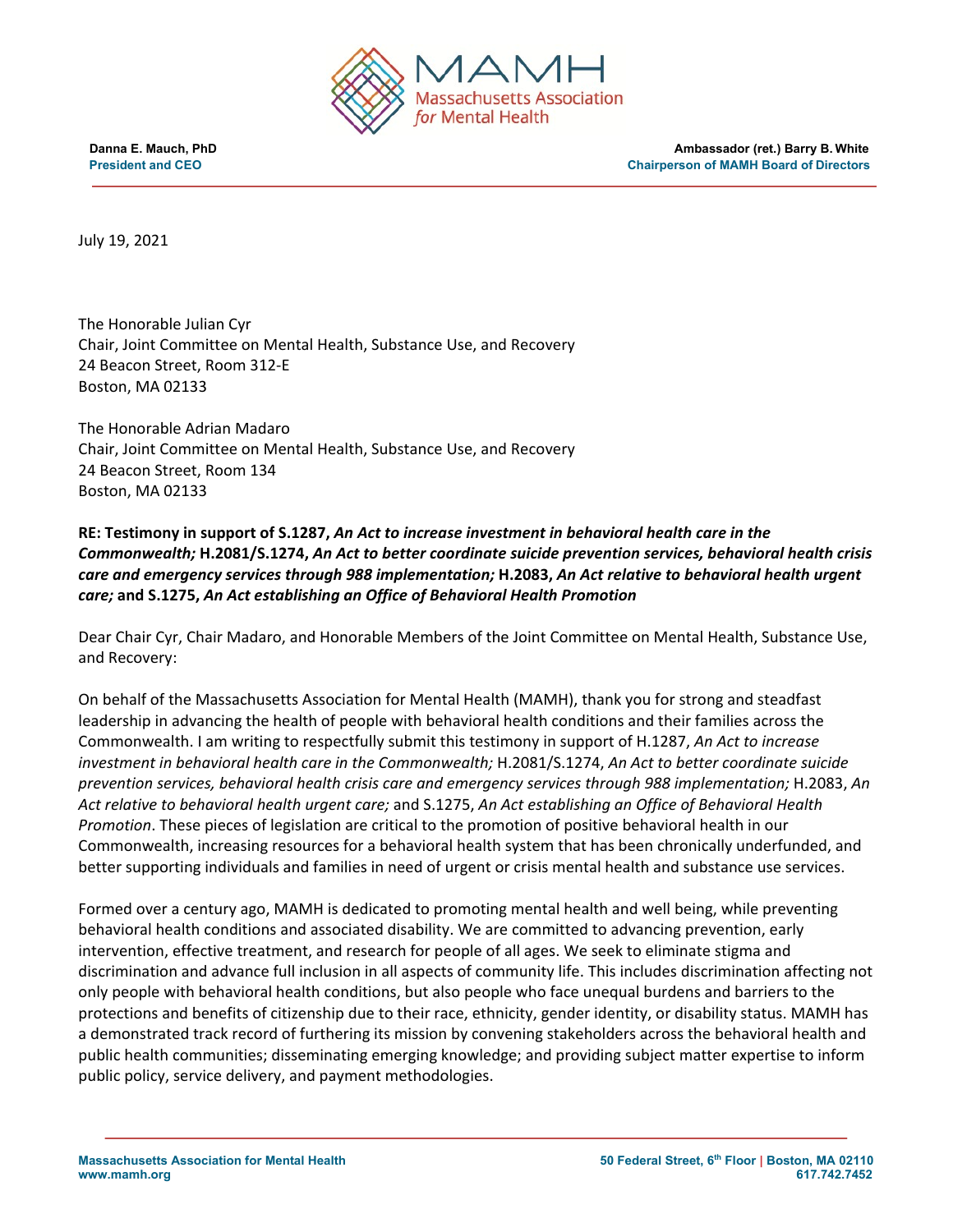## **S.1287,** *An Act to increase investment in behavioral health care in the Commonwealth*

Behavioral health services have long been underfunded, which has resulted in gaps in care, limited capacity in care settings, and low reimbursement rates. The low reimbursement rates in turn drive low salaries and underfunding of expenses in provider programs, financial losses for providers offering significant volume of behavioral health services, and problems in recruitment and retention of qualified clinical staff.

These conditions driven by underfunding create significant barriers to receiving timely and appropriate care for individuals and their families. Failure to provide behavioral health treatment when and where it is needed leads to preventable behavioral health symptoms and disabling conditions, increased demand for intensive treatment, and associated higher costs of care. In the most tragic cases, delays in access to needed care lead to preventable deaths. Investing in a behavioral health system that ensures timely access to appropriate care can prevent these adverse outcomes and improve the wellbeing of individuals, their families, and our communities.

This bill creates a timeline and process for increasing investment in behavioral health expenditures, using the Health Policy Commission's (HPC's) existing cost growth benchmark and annual Cost Trends hearings to guide the process. MAMH strongly supports this proposed increase in behavioral health expenditures. Currently, behavioral health services and supports represent too small a portion of total medical expenditure (TME) in the Commonwealth. Given the high and increasing prevalence of these conditions in the population, increased investment over the long term is imperative.

Failing to address behavioral health conditions at their onset, which, for the majority of conditions, occur between ages 14 and 24, has and will continue to have serious impacts on individuals, families, and communities.<sup>[1-](#page-1-0)[2](#page-1-1)</sup> These impacts include but are not limited to the development of multiple chronic health conditions, poverty, homelessness, and incarceration. According to the Substance Abuse and Mental Health Administration (SAMHSA), only a fraction of those needing treatment for a substance use condition (13.0%) and any mental health condition (42.6%) receive treatment.<sup>[3](#page-1-2)</sup> Given its historical under-investment, the behavioral health system routinely misses opportunities to treat emerging conditions among children, adolescents, and their families before clinical status deteriorates and threatens healthy development.

In addition to the timely treatment of emerging conditions, investing in upstream behavioral health services prevents avoidable and more costly acute, specialty, and emergency care. With judicious investments in gaps in specialty care (e.g., care for those with co-occurring behavioral health and autism spectrum disorder), expansion of integrated behavioral health and primary care, and attention to inadequate reimbursement rates, TME could be rebalanced in a way that incentivizes screening, early intervention, and addressing problems at their root cause. The proposed investment in behavioral health care represents an important first step toward sufficient investment in a comprehensive health system that acknowledges and addresses the critical intersection between physical and behavioral health. The two are inextricably linked, and for too long the silos and fragmentation in our health care system have failed to address whole person health. The proposal to increase spending on behavioral health by 30 percent over three years is critical to advancing the health of the people of our Commonwealth.

To inform this increase, a six-month task force, chaired by the HPC, will develop guiding principles and practice specifications that will assist health care entities in meeting their annual behavioral health expenditure target.

<span id="page-1-0"></span><sup>1</sup> World Health Organization. (2018). Retrieved from https://www.who.int/mental\_health/world-mental-healthday/2018/en/.

<span id="page-1-1"></span><sup>2</sup> Kessler RC, Berglund P, Demler O, Jin R, Merikangas KR, Walters EE. (2005). Lifetime Prevalance and Age-of-Onset Distributions of DSM-IV Disorders in the National Comorbidity Survey Replication. Archives of General Psychiatry, 62, 593- 602.

<span id="page-1-2"></span><sup>&</sup>lt;sup>3</sup> Substance Abuse and Mental Health Services Administration (SAMHSA). (2017). National Survey on Drug Use and Health. Available at: https://www.samhsa.gov/data/release/2017-national-survey-drug-use-and-health-nsduh-releases.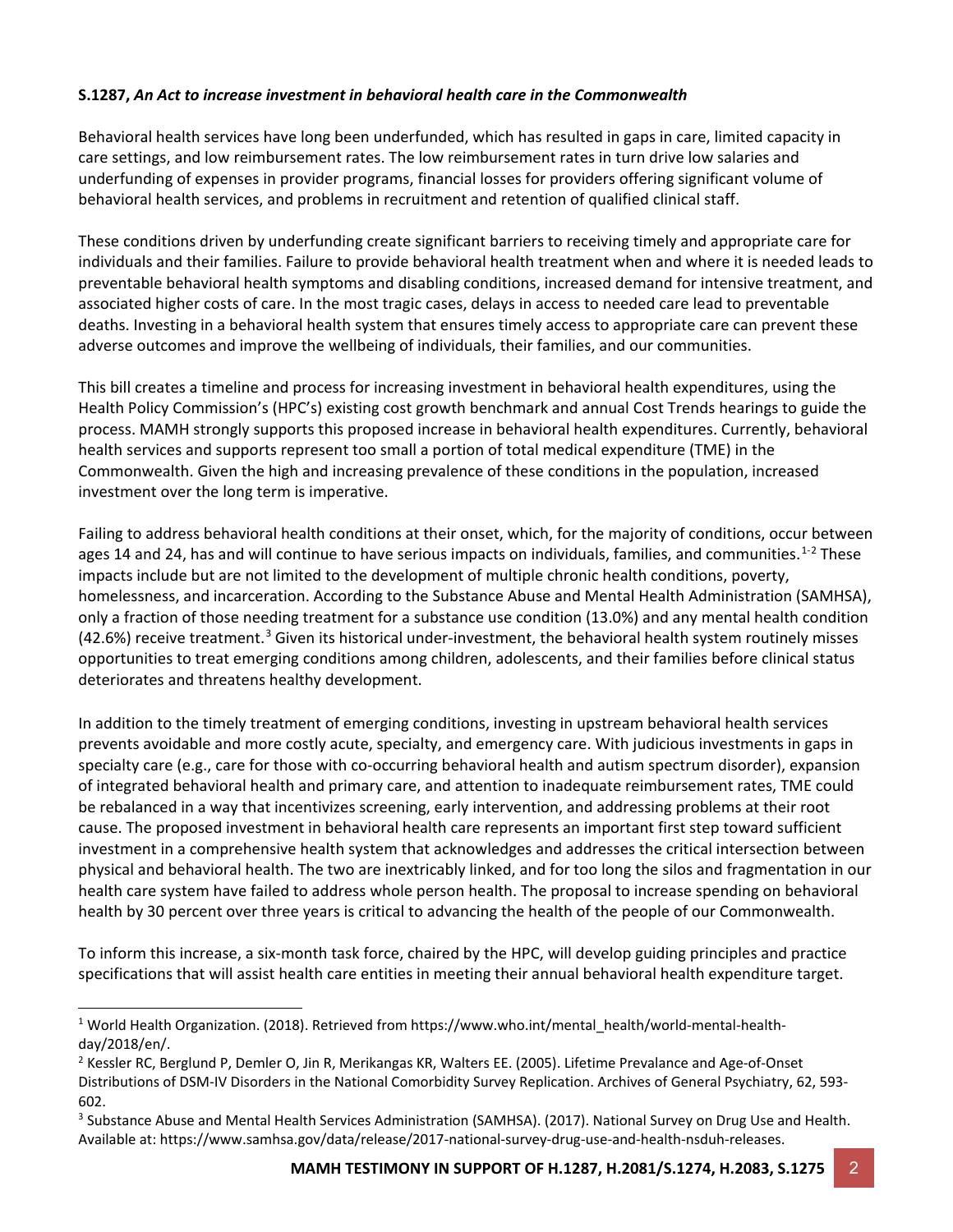This task force will be instrumental in helping health care entities understand concrete ways in which to increase spending on behavioral health care such as evidence-based practices in health promotion, prevention, and integrated care. Such as task force will also ensure that objectives align with the Legislature's and Administration's visions for systemic reform, that is, a stronger community-based system that addresses access, integration, and whole person care.

The chronic and longstanding underfunding of behavioral health services has created a system wherein there are significant barriers to timely and appropriate behavioral health care. These delays and barriers leave new behavioral health needs untreated, causing symptoms to escalate over time, resulting in many avoidable behavioral health crises. The behavioral health impacts of COVID-19 have yet to be fully understood, but the toll the pandemic is taking and will continue to take on individuals and families is severe. There has never been a more important need for timely access to behavioral health care. Measuring behavioral health expenditures and accordingly increasing investment in behavioral health care over the long term is crucial to building a system that meets the needs of individuals and families in the Commonwealth.

## **H.2081/S.1274,** *An Act to better coordinate suicide prevention services, behavioral health crisis care, and emergency services through 988 implementation*

In October 2020, the U.S. Congress passed the bipartisan National Suicide Hotline Designation Act of 2020. This law creates 988 as a universal number for national suicide prevention and mental health crisis response, with a deadline of July 16, 2022, for 988 to be available nationwide. The intent of Congress is for states to fund local 988 systems through small levies on telecommunications bills, similar to the way states fund 911. States also have flexibility and opportunity in implementing 988, that is, to transform crisis response services – emergency services programs/mobile crisis response, suicide prevention hotlines, and 911 (in cases where there is threat of imminent harm or death) – to an effective and coordinated system of care. In Massachusetts in particular, there is opportunity to build on the "Front Door" concept presented by EOHHS in its Roadmap for Behavioral Health Reform in planning, designing, and implementing 988 crisis response services in our Commonwealth.<sup>[4](#page-2-0)</sup>

Too many people are involuntarily hospitalized, arrested, injured, or killed by police due to mental health or substance use conditions (together, behavioral health conditions) and related unmet social service needs. As a result of under-investment in behavioral health treatment and social supports like housing, individuals and their families increasingly find themselves in crisis with nowhere to turn but 911. Our 911 emergency response system in Massachusetts is designed for health emergencies, fires, and criminal activity. However, behavioral health and social service emergencies are not well handled by an ambulance, a fire truck, or a police officer. Too often, the response to a behavioral health emergency results in a decidedly un-therapeutic result.<sup>[5](#page-2-1)</sup>

When a 911 operator dispatches law enforcement officers, the individual in crisis might feel threatened and/or traumatized. Police often do not have the de-escalation tools they need for this situation, and instead use the tool they have and are trained to use, that is, force. The person in crisis can end up injured, arrested, or killed. Ambulance personnel are often untrained in working with individuals in a behavioral health crisis using deescalation techniques and defer to police as they resort to restraint. People with behavioral health conditions are 1[6](#page-2-2) times more likely to be killed by police than the general public.<sup>6</sup> In a survey of police chiefs in Middlesex

<span id="page-2-0"></span><sup>4</sup> MA Executive Office of Health and Human Services. February 2021. Roadmap for Behavioral Health Reform. Retrieved from https://www.mass.gov/service-details/roadmap-for-behavioral-health-reform.

<span id="page-2-1"></span><sup>5</sup> Massachusetts Association for Mental Health (2021). Criminal Legal System Diversion: Creating a Behavioral Health Emergency Response System. Accessible at: https://www.mamh.org/library/criminal-legal-system-diversion-creating-abehavioral-health-emergency-response-system.

<span id="page-2-2"></span><sup>6</sup> Treatment Advocacy Center (2015). *Overlooked in the Undercounted: The Role of Mental Illness in Fatal Law Enforcement Encounters*. Accessible at https://www.treatmentadvocacycenter.org/storage/documents/overlooked-in-theundercounted.pdf.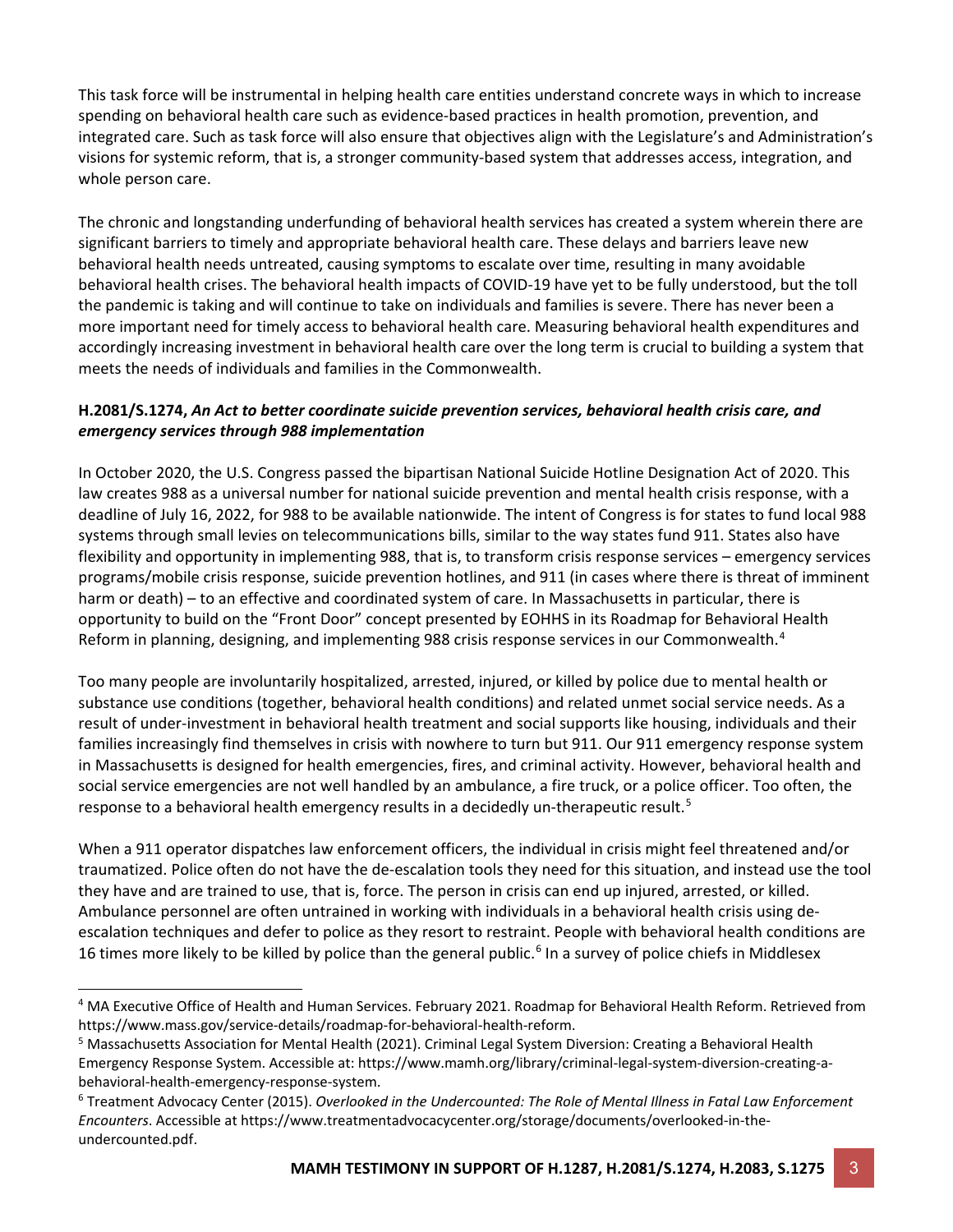County Massachusetts, the Middlesex County Restoration Center Commission found that up to 75% of officer time may be spent on behavioral health calls for service, though only about 6% of those calls for service are catalogued as such in 911 call logs and dispatch codes.<sup>[7](#page-3-0)</sup>

This mismatch between the type of need and the type of dispatched responder is a contributing factor in the high level of disparity in the arrest of individuals with behavioral health conditions. Among prisoners in Massachusetts, 36% of male and 81% of female prisoners have a mental health condition, while 28% and 75% respectively have a serious mental health condition.<sup>[8](#page-3-1)</sup> Similarly, between 60 and 70% of Massachusetts youth in the custody of the Department of Youth Services (the juvenile justice carceral entity) have been found to have at least one mental health condition.<sup>[9](#page-3-2)</sup> The disparity among individuals with behavioral health conditions being over-represented in the criminal legal system is highly related to the racial and ethnic disparities in that system: among incarcerated people with a mental health condition, non-white individuals are more likely to be held in solitary confinement, be injured, and stay longer in jail.<sup>[10](#page-3-3)</sup> Jails and prisons are intentionally places of significant liberty restrictions and, often, of trauma, which is widely understood to be highly correlated with mental health symptoms.[11](#page-3-4) Behavioral health symptoms can thereby be exacerbated by institutional settings, increasing the likelihood of potential future encounters with emergency services and repetition of this cycle.

A traditional medical response that can be dispatched in response to a 911 call also is not ideal: the individual in crisis might be transported to an Emergency Department (ED) with the goal of evaluation and hospitalization. For a number of reasons, including a lack of community crisis stabilization options and a shortage of available psychiatric hospital beds, the person may spend days or even weeks in the ED with no psychiatric treatment waiting for that hospitalization.<sup>[12](#page-3-5)</sup> This time spent untreated, waiting for a hospital bed is referred to as "ED boarding," and in addition to being traumatic for the individual, it is expensive and resource-consuming for the health care system. Further, hospitalization itself is often not necessary to treat a mental health emergency; some hospitalizations could be avoided entirely or diverted to alternative levels of care including crisis stabilization, intensive outpatient, in home services, and respite capacity, with appropriate levels of supports and staffing.

The good news is that enhancements are being made to the community-based behavioral health system to better support individuals and families in crisis. In February 2021, the Executive Office of Health and Human Services (EOHHS) released a "Roadmap for Behavioral Health Reform: Ensuring the right treatment when and where people need it." Elements include Community Behavioral Health Centers with access to real-time urgent care services; a new regional crisis system embedded within Community Behavioral Health Centers that will deliver 24/7 community and mobile crisis intervention; and new Community Crisis Stabilization (CCS) services for youth to provide short-term, intensive 24-hour treatment, expanding a service currently only available for adults.<sup>[13](#page-3-6)</sup>

Innovations are also happening at the intersection of policing and behavioral health crisis response. The

<span id="page-3-0"></span><sup>7</sup> Middlesex County Restoration Center Commission (2020). *Year Two Findings and Recommendations*. Accessible at https://www.mamh.org/library/middlesex-county-restoration-center-commission-year-two-findings-and-recommendations.<br><sup>8</sup> Massachusetts Department of Correction Research and Planning Division (2020). Prison Population Trends

<span id="page-3-2"></span><span id="page-3-1"></span>at https://www.mass.gov/doc/prison-population-trends-2019/download.<br><sup>9</sup> Grisso, Thomas & Davis, Maryann & Vincent, Gina. (2004). *Mental Health and Juvenile Justice Systems: Responding to the* 

<span id="page-3-3"></span>Needs of Youth with Mental Health Conditions and Delinquency.<br><sup>10</sup> National Alliance on Mental Illness (2021). Mental Health By the Numbers. Accessed at https://www.nami.org/mhstats.<br><sup>11</sup> Angela Sweeney, Beth Filson, Angel

<span id="page-3-4"></span>trauma-informed mental health services. BJPsych Advances, vol. 24(5): 319-333. Doi: 10.1192/bja.2018.29.<br><sup>12</sup> For an analysis of the causes of ED boarding, see Stefan, Susan, Emergency Department Treatment of the Psychiatr

<span id="page-3-5"></span>Patient: Policy Issues and Legal Requirements (2006) Oxford University Press,

https://books.google.com/books?id=XAESDAAAQBAJ&lpg=PR7&ots=aQ2aw4MrDQ&dq=Susan%20Stefan%.

<span id="page-3-6"></span><sup>13</sup> Massachusetts Executive Office of Health and Human Services. (2021). *Roadmap for Behavioral Health Reform: Ensuring the right treatment when and where people need it.* Available at: https://www.mass.gov/doc/stakeholder-presentation-onthe-roadmap-for-behavioral-health-reform/download.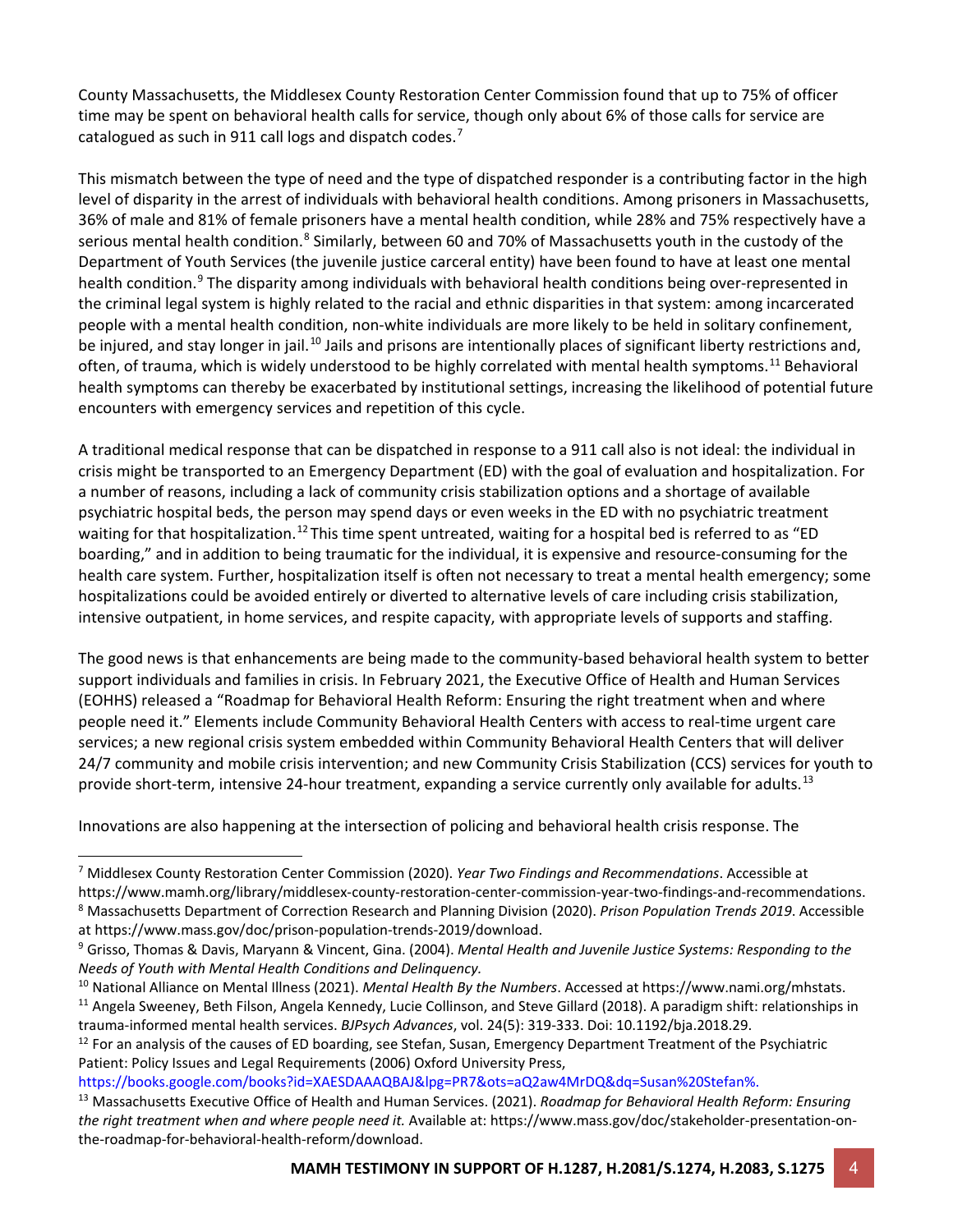Middlesex County Restoration Center Commission, which I co-chair with Sheriff Peter Koutoujian, is in its third year of analytic research and implementation planning to create an urgent care, crisis reception, and stabilization center to which police, ambulances, or individuals can bring an individual as an alternative to jail or emergency room care. An initial operating budget of \$1 million and a trust fund set to receive federal and foundation grants is included the FY22 state budget thanks to the leadership of the Legislature. Just last week, the *Boston Globe* ran a story on the City of Lynn's \$500,000 allocation in its budget for unarmed crisis response team. "Its purpose is to provide a behavioral health response to 911 calls when there's not a worry of either a medical emergency or injury to self or others."[14](#page-4-0) Under the leadership of Dr. Sarah Abbott, Advocates Inc. developed a pre-arrest Co-Response Program that now operates in multiple police departments across the Commonwealth. "Clinicians train and work alongside police officers to help respond to crises and determine appropriate outcomes… Police departments report that the number of re-occurring calls has decreased as people are referred to more appropriate services."[15](#page-4-1) Likewise, there is also \$9 million in the Department of Mental Health (DMH) FY22 budget to support similar initiatives to divert individuals in behavioral health crisis away from the criminal justice system.

Even with the best systems in place, some individuals will still have a behavioral health crisis. We must be prepared to respond to a crisis without causing further trauma to the individual and setting up the individual to succeed after the crisis. To do this, we must create a specific behavioral health emergency response system. First, the separate behavioral health crisis phone number – 988 – would provide an alternative to the 911 emergency system, which is forced to handle situations it was not designed for. 988 would open the door to a suite of services that could be deployed as needed to meet the specific needs of individuals and families and would be designed to favor the least restrictive possible setting to reduce the trauma experience.

H.2081/S.1274, *An Act to better coordinate suicide prevention services, behavioral health crisis care and emergency services through 988 implementation,* helps facilitate this for our Commonwealth by:

- Requiring the Secretary of EOHHS to designate a crisis hotline center (or centers) to provide crisis intervention services and crisis care coordination to individuals who call 988, 24 hours/day, 7 days/week. 988 shall include chat and text functionality.
- Requiring EOHHS and EOPPS to develop regulations to allow for information sharing and community across crisis and emergency systems for real-time response.
- Requiring the hotline center(s) to provide linguistically and culturally competent care.
- Financing 988 through the creation of a Behavioral Health Crisis and Suicide Prevention Trust Fund. The Secretary of EOHHS shall establish a fee on each resident that is a subscriber of commercial mobile and/or IP-enabled voice services at a rate that provides for the robust creation, operation, and maintenance of a statewide 988 number.
- Creating a 988 Commission to accomplish the planning required for implementation and ongoing oversight. The 988 Commission shall review national guidelines and best practices and make recommendations for implementation of 988 in Massachusetts by December 31, 2021, for implementation by July 2022.

It is critical to move this bill expeditiously through the Legislature, as its passage is required for Massachusetts to fund and implement 988 before the federal government sets aside the number in July 2022. Likewise, planning and implementing 988 in our Commonwealth presents a tremendous opportunity to address our largely ineffective and fragmented behavioral health crisis response. 988 in conjunction with the "Front Door" in EOHHS' Roadmap can help foster an alternate response by trained behavioral health professionals instead of law enforcement whenever possible, avoiding unnecessary traumatization, arrest, injury, and even death.

<span id="page-4-1"></span><span id="page-4-0"></span><sup>14</sup> Scott, Ivy (11 July 2021). *Lynn allocates \$500,000 to set up an unarmed crisis-response team.* Boston Globe. Available at: https://www.bostonglobe.com/2021/07/11/metro/lynn-allocates-500000-set-up-an-unarmed-crisis-response-team/. <sup>15</sup> Advocates. *About our Co-Response Jail Diversion Program*. Available at: https://www.advocates.org/services/jail-diversion.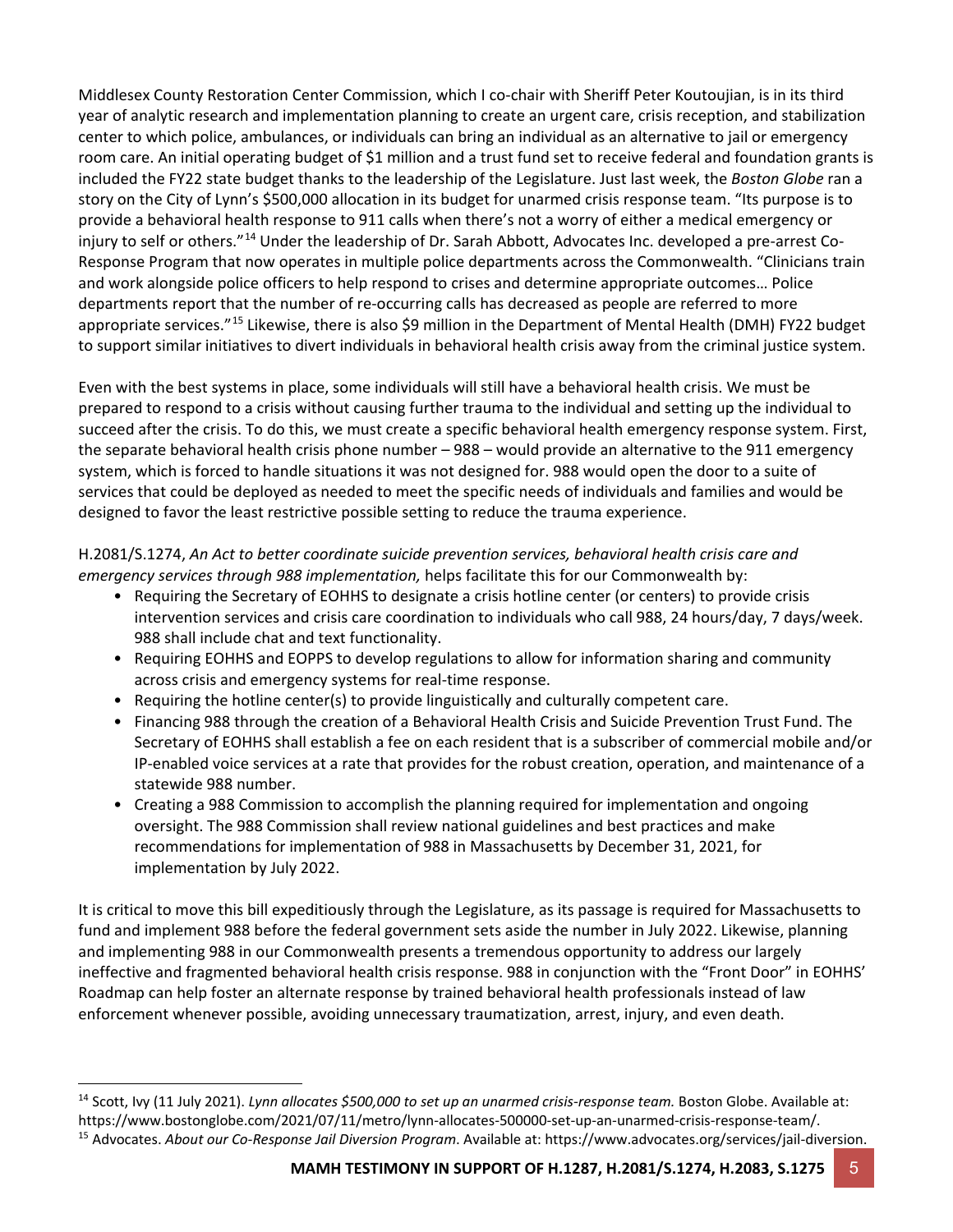## **H.2083,** *An Act relative to behavioral health urgent care*

COVID-19 created unprecedented levels of behavioral health needs, especially among young people. The Centers for Disease Control and Prevention (CDC) reported that almost 75 percent of people aged 18-24 reported at least one adverse behavioral health symptom due to the COVID-19 pandemic and that roughly 1 in 4 seriously considered suicide.[16](#page-5-0) Just last month, the CDC reported that visits to emergency departments for suspected suicide attempts for adolescent girls increased roughly 50 percent in early 2021 compared with the same period in 2019. [17](#page-5-1)

Even prior to the pandemic, research demonstrated that approximately one in five children and adolescents experienced the signs and symptoms of a diagnosable mental health condition each year.<sup>[18](#page-5-2)</sup> Moreover, we know that 50 percent of all behavioral health conditions onset by age 14 and 75 percent onset by age 24.<sup>[19-](#page-5-3)[20](#page-5-4)</sup> At a time when our understanding of the importance of getting upstream of life threatening behavioral health crises has been thrown into high relief by the pandemic and its increased demands on our hospitals' emergency departments, we need to take swift action to implement behavioral health urgent care.

As the COVID-19 pandemic continues to impact children and youth, the Commonwealth must be prepared to support these emerging and exacerbated behavioral health concerns. Urgent care is a key strategy for addressing emerging behavioral health crises at the earliest possible time and reducing the need for children to access care for acute behavioral health needs in an emergency department (ED).

When children and families seek emergency behavioral health care in EDs and are evaluated to require inpatient psychiatric care, they are often left waiting for days or even weeks, referred to as ED boarding. Boarding among children and youth is significantly worse than boarding for adults. In 2020, children who boarded engaged in the Expedited Psychiatric Inpatient Admissions (EPIA) process (run by the Department of Mental Health) experienced increased wait times compared with 2019 (2.1 days in 2019, 3.3 in 2020). Adults between 18 and 64 did not experience a change in wait time from 2019 to 2020 (stable at 1.8 days). Therefore, children are now waiting approximately 1.5 days longer for a placement than adults.<sup>[21](#page-5-5)</sup> Within the child and adolescent population, children with Autism Spectrum Disorder/Intellectual and Developmental Disabilities (ASD/IDD) are most likely to board and to board for longer than their neurotypical peers, sometimes waiting months for an appropriate placement (data not typically captured in the EPIA process). Urgent behavioral health care is key to addressing emerging behavioral health crises and ensuring children and families can access timely and appropriate treatment.

EOHHS Secretary of Health and Human Services, Marylou Sudders, recently released the Roadmap for Behavioral

<span id="page-5-0"></span><sup>&</sup>lt;sup>16</sup> Czeisler MÉ, Lane RI, Petrosky E, et al. Mental Health, Substance Use, and Suicidal Ideation During the COVID-19 Pandemic — United States, June 24–30, 2020. MMWR Morb Mortal Wkly Rep 2020;69:1049–1057. DOI:

http://dx.doi.org/10.15585/mmwr.mm6932a1external icon.

<span id="page-5-1"></span><sup>&</sup>lt;sup>17</sup> Yard E, Radhakrishnan L, Ballesteros MF, et al. Emergency Department Visits for Suspected Suicide Attempts Among Persons Aged 12–25 Years Before and During the COVID-19 Pandemic — United States, January 2019–May 2021. MMWR Morb Mortal Wkly Rep 2021;70:888–894. DOI: http://dx.doi.org/10.15585/mmwr.mm7024e1.

<span id="page-5-2"></span> $18$  Centers for Disease Control and Prevention. Mental health surveillance among children – United States, 2005–2011. MMWR 2013;62(Suppl; May 16, 2013):1-35.

<span id="page-5-3"></span><sup>&</sup>lt;sup>19</sup> World Health Organization. (2018). Retrieved fro[m https://www.who.int/mental\\_health/world-mental-health](https://www.who.int/mental_health/world-mental-health-day/2018/en/)[day/2018/en/.](https://www.who.int/mental_health/world-mental-health-day/2018/en/)<br><sup>20</sup> Kessler RC, Berglund P, Demler O, Jin R, Merikangas KR, Walters EE. (2005). Lifetime Prevalance and Age-of-Onset

<span id="page-5-4"></span>Distributions of DSM-IV Disorders in the National Comorbidity Survey Replication. Archives of General Psychiatry, 62, 593- 602.

<span id="page-5-5"></span><sup>&</sup>lt;sup>21</sup> EPIA Dashboards. 2021. The Department of Mental Health. Retrieved fro[m https://www.mass.gov/lists/epia-dashboards.](https://www.mass.gov/lists/epia-dashboards)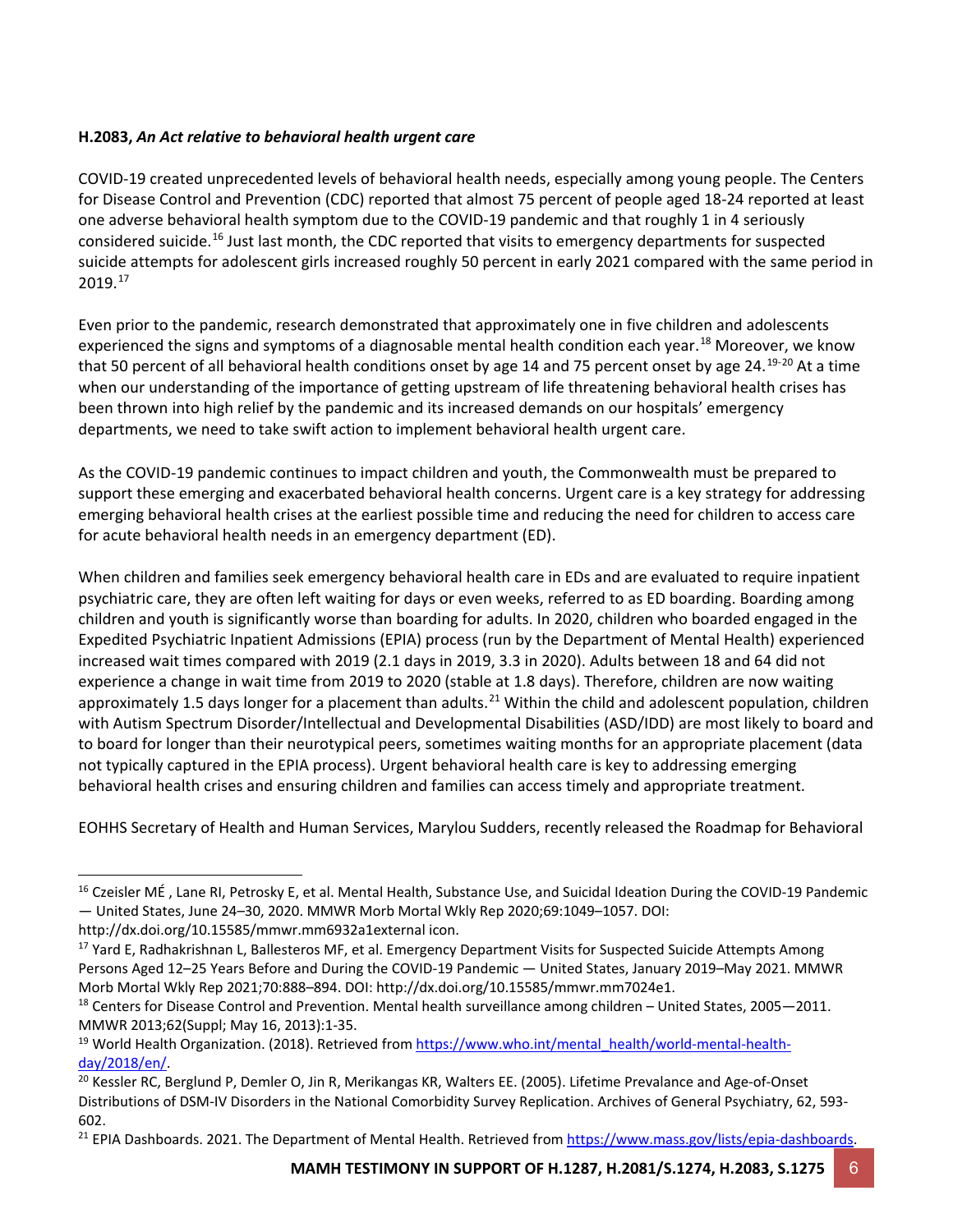Health Reform that incorporates urgent care into the enhanced services continuum.<sup>[22](#page-6-0)</sup> To implement a system of behavioral health urgent care, there are many regulatory changes that must occur. A key component is the creation of regulations for urgent care centers by the Department of Public Health (DPH). Currently, urgent care centers are not regulated and therefore do not have specific requirements for the care that they provide. This legislation would not only require that DPH regulate existing urgent care clinics through a licensing process, but that it would also require expansion of the services provided in urgent care clinics to include behavioral health. Behavioral health services provided in these settings must be provided by qualified behavioral health clinicians and such services shall include evaluation and stabilization services and referrals to appropriate treatment in community or inpatient care. Importantly, this legislation also requires urgent care centers to coordinate behavioral health care with patients' primary care providers and/or existing behavioral health providers. By expanding settings in which urgent behavioral health services are offered, children and families will have access to necessary services both before an emergency even occurs and during behavioral health crises that do occur.

## **S.1275,** *An Act establishing an Office of Behavioral Health Promotion*

Behavioral health promotion and early intervention are essential. As stated earlier, we know that 50 percent of all behavioral health conditions onset by age 14 and 75 percent onset by age 24.<sup>[23-](#page-6-1)[24](#page-6-2)</sup> Parents often report concerns about their children before the age of 5.<sup>[25](#page-6-3)</sup> Early onset of mental, emotional, and behavioral concerns has been shown to be correlated with lower education achievement and increased likelihood of involvement with the criminal justice system.<sup>[26](#page-6-4)</sup> The good news is that there are both evidence-based and promising policies, programs, and practices aimed at reducing risk for developing behavioral health conditions and increasing strengths that can reduce the number of new conditions and significantly improve the life trajectories of young people.

Unfortunately, there is currently no dedicated staffing or office to set goals, engage in planning, integrate health equity principles, implement and/or coordinate programs, or evaluate behavioral health promotion activities for the Commonwealth. What has resulted is a fragmented approach across numerous executive offices, state agencies, independent agencies, and state commissions. The numerous behavioral health awareness campaigns that have run out of multiple agencies in the past year are a recent example: "What If?" campaign to combat loneliness from the Department of Mental Health; "HandHold" for parents and caregivers from the Massachusetts Department of Mental Health, Office of the Child Advocate, and Executive Office of Health and Human Services (EOHHS); "Isaac's Story" for children with behavioral health conditions and their families; "More to the Story" by the Department of Mental Health to encourage conversations; "State Without Stigma" to fight the stigma associated with opioid addiction by the Bureau of Substance Addiction Services; "Just Ask" to encourage help seeking funded by EOHHS and managed by MAMH. All these campaigns are extremely important, and a centralized office would be instrumental in optimizing strategy, messaging, coordination, and resources.

<span id="page-6-0"></span><sup>&</sup>lt;sup>22</sup> MA Executive Office of Health and Human Services. February 2021. Roadmap for Behavioral Health Reform. Retrieved from https://www.mass.gov/service-details/roadmap-for-behavioral-health-reform.

<span id="page-6-1"></span><sup>&</sup>lt;sup>23</sup> World Health Organization. (2018). Retrieved fro[m https://www.who.int/mental\\_health/world-mental-health](https://www.who.int/mental_health/world-mental-health-day/2018/en/)[day/2018/en/.](https://www.who.int/mental_health/world-mental-health-day/2018/en/)<br><sup>24</sup> Kessler RC, Berglund P, Demler O, Jin R, Merikangas KR, Walters EE. (2005). Lifetime Prevalance and Age-of-Onset

<span id="page-6-2"></span>Distributions of DSM-IV Disorders in the National Comorbidity Survey Replication. Archives of General Psychiatry, 62, 593- 602.

<span id="page-6-3"></span><sup>&</sup>lt;sup>25</sup> National Research Council (US) and Institute of Medicine (US) Committee on the Prevention of Mental Disorders and Substance Abuse Among Children, Youth, and Young Adults: Research Advances and Promising Interventions; O'Connell ME, Boat T, Warner KE, editors. Preventing Mental, Emotional, and Behavioral Disorders Among Young People: Progress and Possibilities. Washington (DC): National Academies Press (US); 2009. 1, Introduction. Available from: https://www.ncbi.nlm.nih.gov/books/NBK32773/

<span id="page-6-4"></span><sup>&</sup>lt;sup>26</sup> Institute of Medicine. Committee on Crossing the Quality Chasm: Adaptation to Mental Health and Addictive Disorders, Board on Health Care Services. Washington, DC: The National Academies Press; 2006b. Improving the Quality of Health Care for Mental and Substance-Use Conditions: Quality Chasm Series.